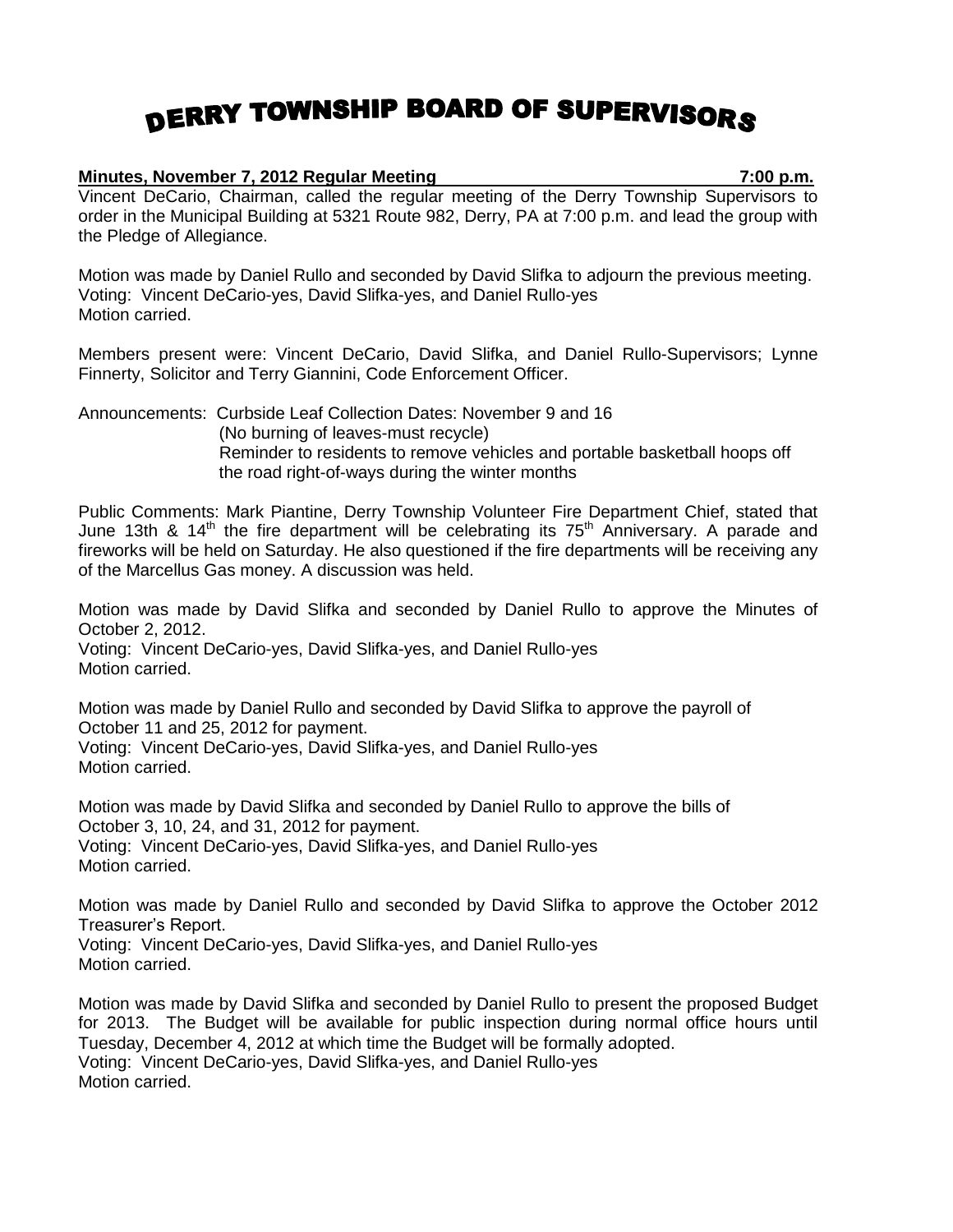Motion was made Daniel Rullo and seconded by David Slifka to review the Haines Subdivision located along Strawcutter Road. The purpose of this subdivision is to change parcel 3 from a nonbuildable to a buildable lot:

Approval of this plan does not constitute acceptance of the streets as dedicated and laid out on said plan until they are developed to the Township's specifications at which time formal written notice of acceptance of dedication will be delivered by the Derry Township Board of Supervisors to the developer.

Voting: Vincent DeCario-yes and David Slifka-yes Motion carried.

Motion was made David Slifka and seconded by Daniel Rullo to review the Blasco Subdivision located along State Route 982:

Approval of this plan does not constitute acceptance of the streets as dedicated and laid out on said plan until they are developed to the Township's specifications at which time formal written notice of acceptance of dedication will be delivered by the Derry Township Board of Supervisors to the developer.

Voting: Vincent DeCario-yes and David Slifka-yes Motion carried.

Motion was made Daniel Rullo and seconded by David Slifka to review the Smoke-Hainan Subdivision No. 3 located along Pandora Road contingent upon the approval of the Westmoreland County Department of Planning and Development:

Approval of this plan does not constitute acceptance of the streets as dedicated and laid out on said plan until they are developed to the Township's specifications at which time formal written notice of acceptance of dedication will be delivered by the Derry Township Board of Supervisors to the developer.

Voting: Vincent DeCario-yes and David Slifka-yes Motion carried.

Motion was made David Slifka and seconded by Daniel Rullo to review the Luchsinger Subdivision located along Stoney Run Road contingent upon the approval of the Westmoreland County Department of Planning and Development:

Approval of this plan does not constitute acceptance of the streets as dedicated and laid out on said plan until they are developed to the Township's specifications at which time formal written notice of acceptance of dedication will be delivered by the Derry Township Board of Supervisors to the developer.

Voting: Vincent DeCario-yes and David Slifka-yes Motion carried.